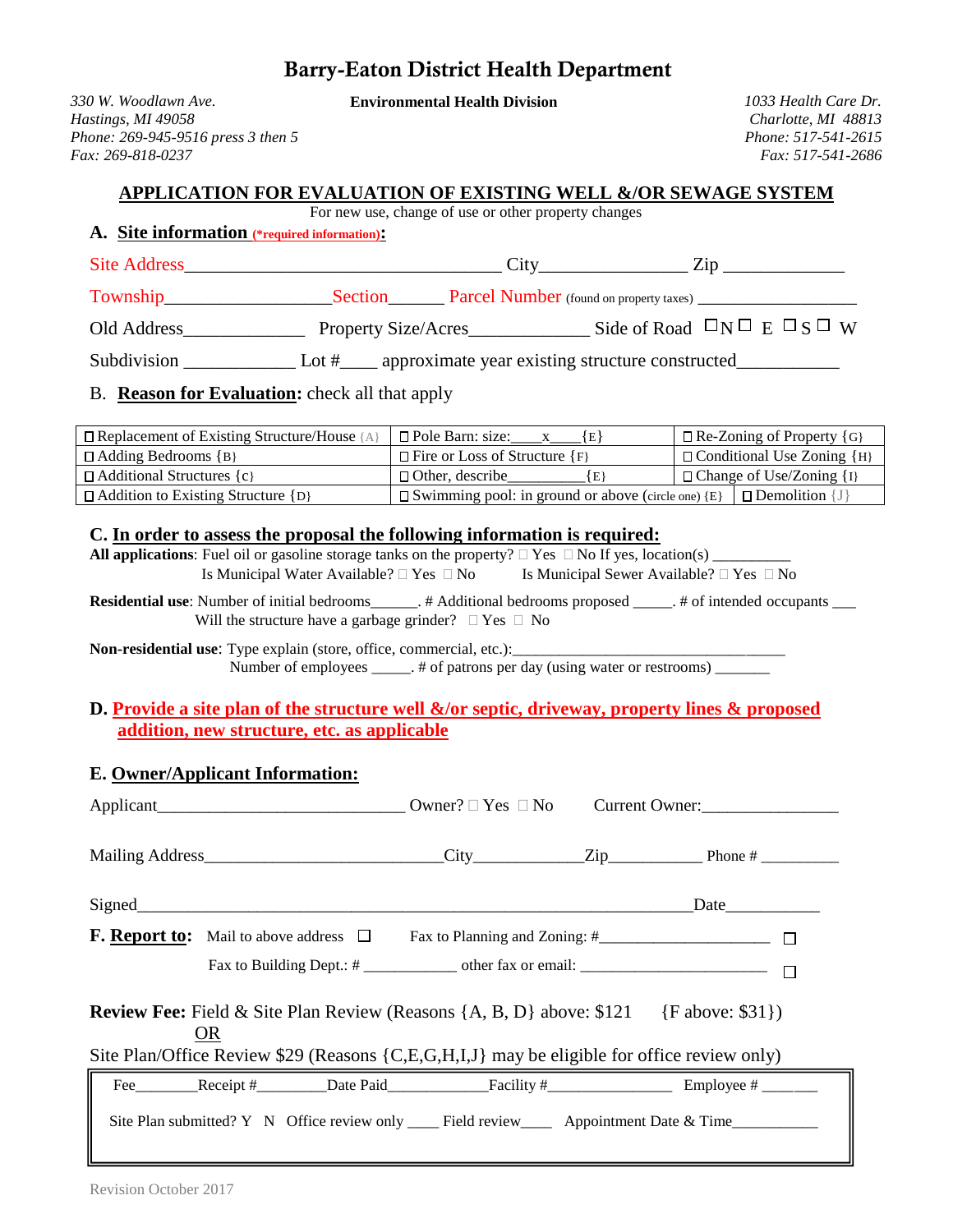|           | Site Plan for Property Changes &/or Change of Use at: |           |
|-----------|-------------------------------------------------------|-----------|
| (Address) | (township)                                            | (section) |

To review your application, a detailed site plan should be provided. Detailed records of your on-site well and septic may be available at the Environmental Health Office.

Diagram to show:

Road, property lines and existing buildings (a current survey is helpful in creating your sketch). Existing well(s) location and measurements from the house and other "permanent" site features such as survey stakes, fence, and utility poles. Show old wells used for irrigation, etc.  $\Box$ Location of existing septic tank(s), sewage disposal system, and any pre-approved

replacement/reserve drain bed area. Give measurements of known locations. Do not estimate.

The location of the addition or new structure (include existing structure location).  $\Box$ 

Applicant's Site plan:

| $\uparrow$               |                    |                                |
|--------------------------|--------------------|--------------------------------|
|                          |                    |                                |
|                          |                    |                                |
|                          |                    |                                |
|                          |                    |                                |
|                          |                    |                                |
|                          |                    |                                |
|                          |                    |                                |
|                          |                    |                                |
|                          |                    |                                |
|                          |                    |                                |
|                          |                    |                                |
|                          |                    |                                |
|                          |                    |                                |
|                          |                    |                                |
|                          |                    |                                |
|                          |                    |                                |
|                          |                    |                                |
|                          |                    |                                |
|                          |                    |                                |
|                          |                    |                                |
|                          |                    |                                |
|                          |                    |                                |
|                          |                    |                                |
|                          |                    |                                |
| REVIEWED BY(sanitarian): |                    | Field visit needed:[ ] Y [ ] N |
| Denied:<br>Approved:     | Date:<br>Comments: |                                |

 $\_$  ,  $\_$  ,  $\_$  ,  $\_$  ,  $\_$  ,  $\_$  ,  $\_$  ,  $\_$  ,  $\_$  ,  $\_$  ,  $\_$  ,  $\_$  ,  $\_$  ,  $\_$  ,  $\_$  ,  $\_$  ,  $\_$  ,  $\_$  ,  $\_$  ,  $\_$  ,  $\_$  ,  $\_$  ,  $\_$  ,  $\_$  ,  $\_$  ,  $\_$  ,  $\_$  ,  $\_$  ,  $\_$  ,  $\_$  ,  $\_$  ,  $\_$  ,  $\_$  ,  $\_$  ,  $\_$  ,  $\_$  ,  $\_$  ,